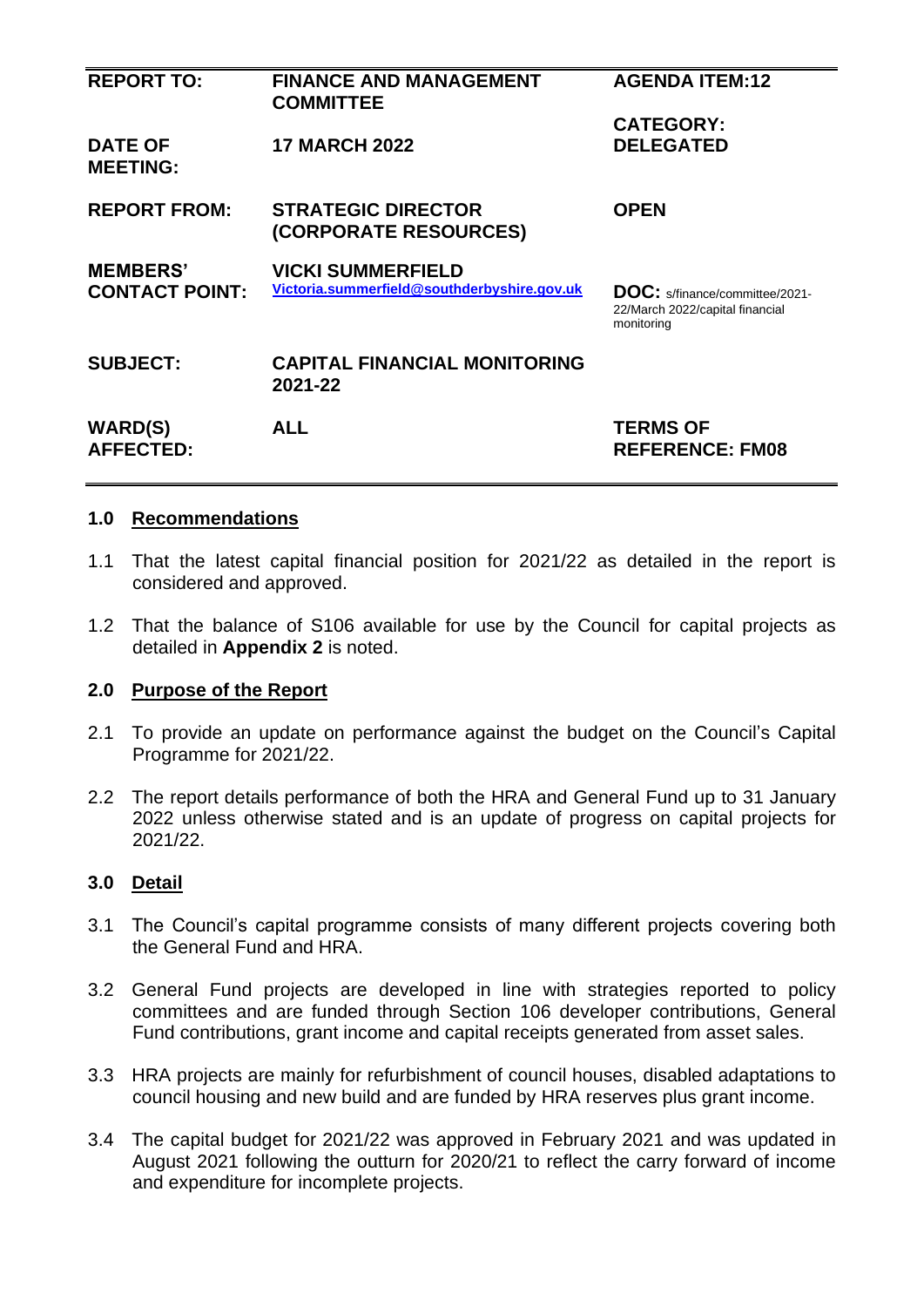- 3.5 Progress during the year on capital projects and the total financing of all projects is summarised in the following tables with detail of financial performance for each project listed in **Appendix 1**.
- 3.6 The actual figures represent actual payments made to-date. There are other commitments and contractual sums being agreed on a weekly basis and these will increase the overall expenditure by the year-end.

**CAPITAL MONITORING JANUARY 2022**

|                                      |           | <b>EXPENDITURE</b> |                 |
|--------------------------------------|-----------|--------------------|-----------------|
|                                      | Actual    | <b>Budget</b>      | <b>Variance</b> |
|                                      | f         | f                  | £               |
| Major Improvements                   | 2,251,707 | 2,383,000          | 131,293         |
| <b>Disabled Adaptations</b>          | 186,187   | 300,000            | 113,813         |
| New Build and Acquisition            | 235,237   | 505,030            | 270,293         |
| TOTAL HRA                            | 2,673,131 | 3,188,030          | 515,399         |
|                                      |           |                    |                 |
| <b>Private Sector Housing</b>        | 685,373   | 1,915,495          | 1,230,122       |
| <b>Environmental Services</b>        | 258,895   | 799,873            | 540,978         |
| <b>Community Projects</b>            | 476,415   | 3,630,131          | 3,153,716       |
| <b>Vehicle Replacements</b>          | 205,440   | 673,568            | 468,128         |
| <b>ICT Strategy</b>                  | 103,414   | 166,000            | 62,586          |
| <b>Asset Replacement and Renewal</b> | 46,489    | 619,150            | 572,661         |
| <b>TOTAL GENERAL FUND</b>            | 1,776,026 | 7,804,217          | 6,028,191       |
| TOTAL CAPITAL EXPENDITURE            | 4,449,157 | 10,992,247         | 6,543,590       |

|                             |               | <b>FUNDING</b> |           |
|-----------------------------|---------------|----------------|-----------|
|                             | <b>Actual</b> | <b>Budget</b>  | Variance  |
|                             | £             | £              | £         |
| Section 106                 | 68,436        | 1,076,121      | 1,007,685 |
| Grants                      | 930,697       | 2,658,545      | 1,727,848 |
| <b>HRA</b>                  | 2,437,894     | 2,683,000      | 245,106   |
| <b>Revenue Contribution</b> | 0             | 15,000         | 15,000    |
| <b>General Fund</b>         | 257,737       | 718,708        | 460,971   |
| <b>Capital Receipts</b>     | 504,739       | 2,634,466      | 2,129,727 |
| <b>Earmarked Reserves</b>   | 249,654       | 1,206,407      | 956,753   |
| <b>TOTAL FUNDING</b>        | 4,449,157     | 10,992,247     | 6,543,090 |

### **Council Housing**

- 3.7 Generally, good progress continues to be made across all areas of the Programme and there are no major issues to report at this stage. Detail of the planned expenditure was reported to the Housing and Community Services Committee in August 2021.
- 3.8 The budget for new build and acquisition schemes consists of acquisitions of properties in Newhall and Overseal.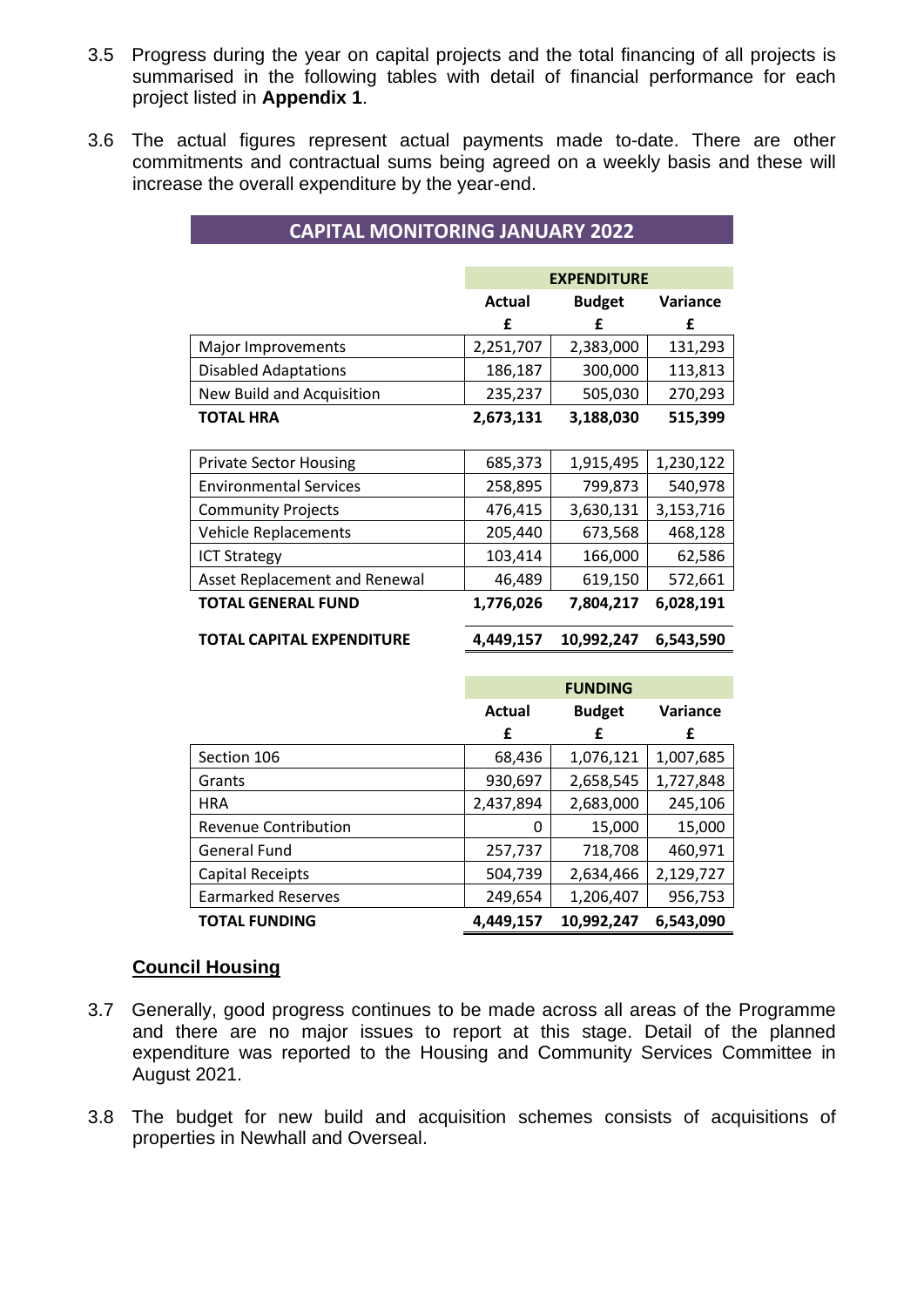# **General Fund Capital**

### **Private Sector Housing Works**

- 3.9 This consists of numerous projects (detailed in **Appendix 1**) which are mainly funded through the Better Care Fund. After a slow start in the year due to project mobilisation, faster progress has since been made on many projects. Full details of the projects were reported to the Committee in August 2021.
- 3.10 In addition, the Council is supporting community flood prevention measures which funds a maximum of £5,000 per qualifying household and is reimbursed to the Council by DEFRA.
- 3.11 No proposal is made at the stage to include a budget as there is no upper limit to the amount the Council can allocate to households, and it is therefore difficult to predict the likely expenditure at this stage. To-date works in excess of £70k have been completed, the cost of which is being reimbursed.

#### **Leisure and Community Schemes**

- 3.12 The Community Partnership Scheme has all the funding committed to specific projects, but the funding is still to be drawn down from the Council.
- 3.13 The Melbourne Sports Park drainage project is now complete but as previously reported, overspent by £69k. This has subsequently been financed through Section 106 contributions, with a balance of £4k being funded by a General Fund contribution.
- 3.14 All of the remaining projects were approved as part of the Capital Bidding round in October 2020. Progress was slow during 2020/21 and budgets were therefore carried forward into 2021/22. It is unlikely that all of the projects will be complete during 2021/22 and a revision to the profile of the budgeted expenditure may be required later in the year.
- 3.15 Projects are at various stages of completion and progress on individual projects are being reported to the Housing and Community Services Committee. The project at Midway Community Centre is expected to be complete by the year-end and a report to deliver the Urban Park is subject to a separate report elsewhere on this Agenda.
- 3.16 Some projects such as the creation of the Paradise Garden and the cemetery extension in Marston-on-Dove, are unlikely to start in 2021/22 due to recruitment to new posts taking longer than expected.

### **Environmental Projects**

3.17 Good progress is now being made on the Green Homes Grant project. The Council has secured two grant allocations from the Government to-date and progress is being made on allocating the funds to households within the District.

#### **Vehicle Replacements**

3.18 A carry forward was required into 2021/22 due to a delay in vehicle supplies during Covid-19. Replacements are now taking place; a review of the longer-term replacement programme is due to be reported to Committee later in 2022.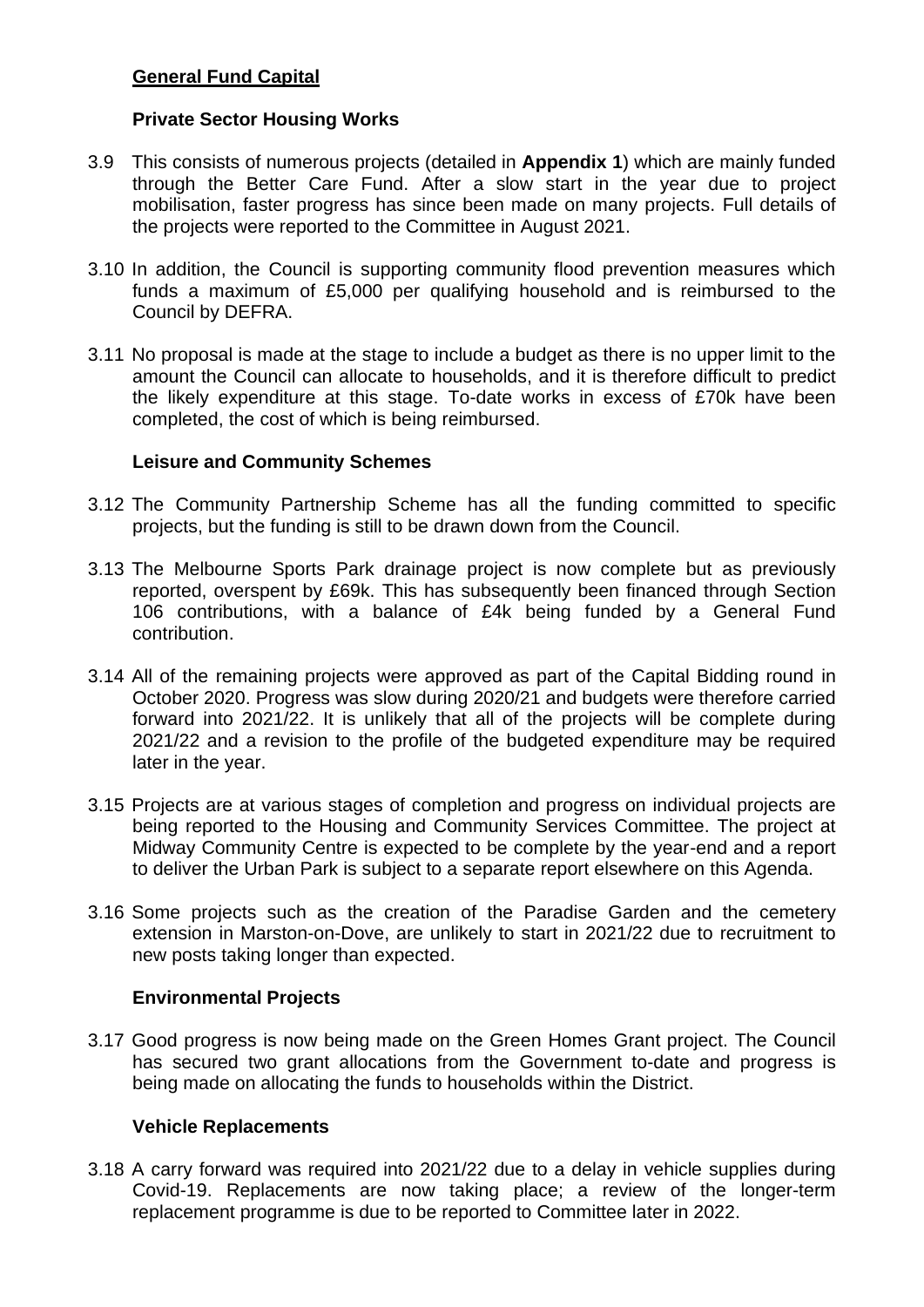# **Asset Refurbishment and Replacement**

3.19 The main projects relate to the Town Centre and Public Realm works. Some initial ground investigation works have been undertaken and both projects have now been specified in detail. Final proposals and the funding package for these projects are subject to a separate report elsewhere on this Agenda.

# **IT Strategy**

- 3.20 In accordance with the Strategy, sums are being set-aside annually to fund new equipment and software.
- 3.21 A three-year planning cycle for replacements of equipment is in place and any overspends, or underspends will either require a drawdown from earmarked reserves or a contribution. Expenditure will accord with resources set-aside.

### **Capital Reserves**

3.22 The capital reserve balances for the HRA are shown in the following table.

|                                     |                |          |          | <b>Balance</b> |
|-------------------------------------|----------------|----------|----------|----------------|
|                                     | <b>Balance</b> | Estimate | Estimate | 31             |
|                                     | 1 April        | Income   | Expend   | March          |
|                                     | 2021           | 2021/22  | 2021/22  | 2022           |
|                                     | £'000          | £'000    | £'000    | £'000          |
| New Build and Acquisition Reserve   | $-1,642$       | 505      | $-724$   | $-1,861$       |
| <b>Major Repairs Reserve</b>        | $-4,592$       | $-700$   | 0        | $-5,292$       |
| Debt Repayment Reserve              | $-8,006$       | $-3,594$ | 10,000   | $-1,600$       |
| <b>Total - HRA Capital Reserves</b> | $-14,240$      | $-3,789$ | 9,276    | $-8,753$       |

- 3.23 The New Build and Acquisition Reserve is topped up by all retained receipts of sales of Council houses under Right to Buy.
- 3.24 Right to Buy sales have totalled 18 as at 31 January 2022 and a total sum of £1,4 million has been received by the Council.
- 3.25 The Council will not retain this amount as under regulations, a "pooling amount" is paid to the Government, which is calculated at the year-end. Based on previous years' calculations the maximum this will be is 50%. Therefore, the amount expected as shown in the above table of £724k, should be realised.
- 3.26 Any underspends on the HRA capital programme are transferred to the Major Repairs Reserve at year-end and the balance is then utilised in future years as the schedule for capital works is undertaken. The Reserve accounts for timing differences between years.
- 3.27 Currently the HRA has debt of £57.4m to be repaid to the Public Works Loan Board at specific dates over a 30-year period. The profile of debt repayment is listed in the following table.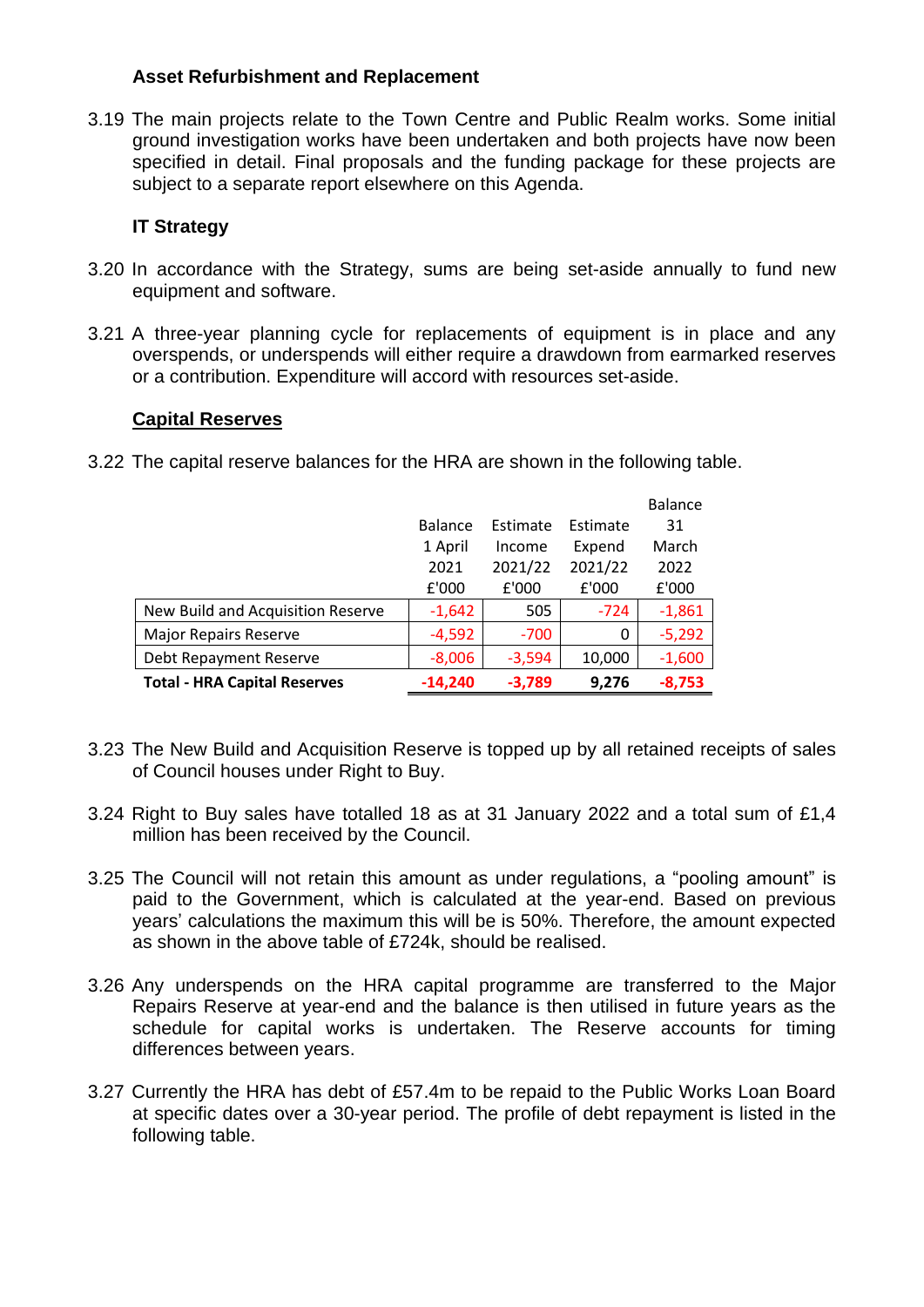| Date due  | £          |
|-----------|------------|
| 28-Mar-22 | 10,000,000 |
| 28-Mar-24 | 10,000,000 |
| 28-Mar-27 | 10,000,000 |
| 28-Mar-32 | 10,000,000 |
| 28-Mar-37 | 10,000,000 |
| 28-Mar-42 | 7,423,000  |
|           | 57.423.000 |

3.28 Sums are being set-aside each year for the scheduled repayments and are included in the HRA's MTFP.

# **Section 106 and General Fund Capital Reserves**

- 3.29 As part of the Council's Reserve balances, Section 106 receipts are accumulated and drawn down against specific projects in line with Planning Agreements.
- 3.30 Section 106 contributions are a large element of funding for the Council's capital programme and future planned works. The list of contributions within the Council's control are detailed in **Appendix 2** with commentary regarding committed projects and the time frame to spend. This updated on a regular basis and reported to Committee quarterly.
- 3.31 Section 106 receipts are received and monitored by the Council for other public bodies such as Derbyshire County Council and the NHS with sums also being allocated specifically to the Council.
- 3.32 **Appendix 2** details the total Section 106 receipts available for the Council to spend on projects and has been broken down between community sums and affordable housing sums. The table below, summarises the position as at 31 January 2022.
- 3.33 During Quarter 3, the balance of funds after drawdowns and additional receipts, increased by £1.2 million overall.

|                           | £'million |
|---------------------------|-----------|
| <b>Affordable Housing</b> | 5.1       |
| Community                 | 3.6       |
| Property                  | 0.1       |
| Other                     | 0.5       |
|                           | 9.3       |

### **General Capital Receipts**

- 3.34 The Capital Receipts Reserve is made up of asset sales which are then reinvested into leisure and community facilities, together with funding for environmental projects and asset replacements, as detailed in the Report.
- 3.35 The current position of the Reserve is detailed in the following table.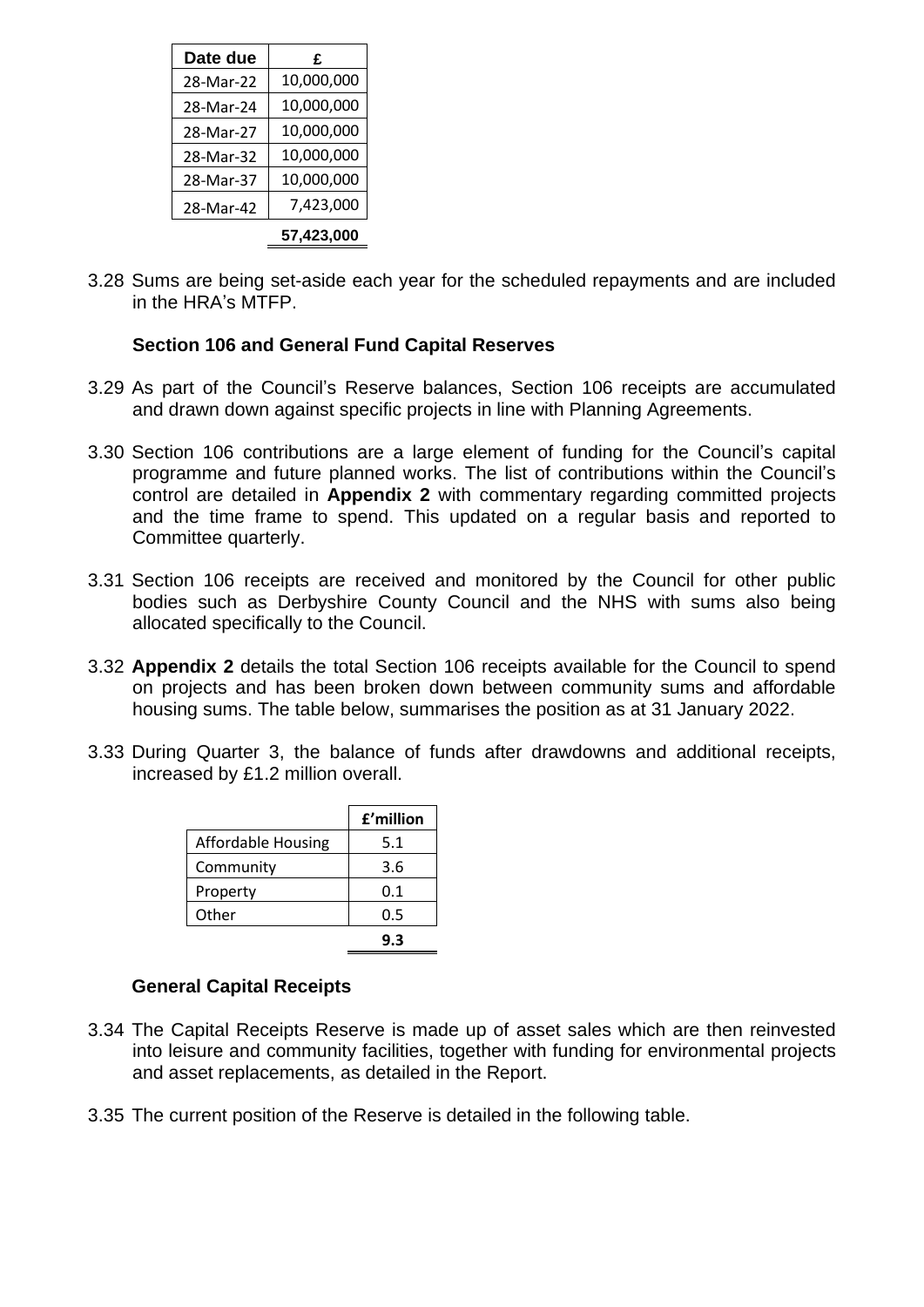|                                                   | 2021.22     | 2022.23      | 2023.24      | 2024.25    | 2025.26     | 2026.27     |
|---------------------------------------------------|-------------|--------------|--------------|------------|-------------|-------------|
|                                                   | £           | £            | £            | £          | £           | £           |
| Balance B/fwd                                     | 2,569,462   | 2,538,138    | 979,259      | 790.798    | 543.170     | 56,830      |
| Drainage Easement at Woodville                    | 107,911     | 0            | $\mathbf 0$  | 0          | $\Omega$    | 0           |
| Collaboration Agreement - Oversetts Road          | 420,783     | 278,475      | $\mathbf 0$  | 0          | $\mathbf 0$ | $\mathbf 0$ |
| <b>Total Receipts</b>                             | 528,694     | 278,475      | 0            | 0          | 0           | $\bf{0}$    |
| Vehicle Replacements                              | $\mathbf 0$ | 0            | $\mathbf 0$  | 0          | $-600,000$  | 0           |
| Capital Bids 2020                                 | $-225,286$  | $-1,796,979$ | $-188,461$   | $-162,628$ | 0           | $\mathbf 0$ |
| <b>Costs Associated to Land Sales</b>             | $-20,000$   | 0            | $\mathbf 0$  | 0          | 0           | 0           |
| <b>Midway Community Centre</b>                    | $-250,000$  | 0            | $\Omega$     | $\Omega$   | $\Omega$    | $\mathbf 0$ |
| Repairs to Village Halls and Community Facilities | $-6,700$    | $-2,375$     | $\mathbf 0$  | 0          | 0           | $\mathbf 0$ |
| <b>Public Buildings Maintenance</b>               | $-58,032$   | 0            | $\mathbf 0$  | 0          | $\Omega$    | $\mathbf 0$ |
| <b>Strategic Housing Market Assessment</b>        | 0           | 0            | $\mathbf{0}$ | $-25,000$  | 0           | 0           |
| <b>Private Sector Stock Condition Survey</b>      | 0           | 0            | $\mathbf{0}$ | $-60,000$  | 0           | 0           |
| <b>Empty Property Grants</b>                      | 0           | $-38,000$    | $\Omega$     | $\Omega$   | $\Omega$    | $\mathbf 0$ |
| <b>Committed Expenditure</b>                      | $-560.018$  | $-1.837.354$ | $-188.461$   | $-247.628$ | $-600.000$  | $\bf{0}$    |
|                                                   |             |              |              |            |             |             |
| <b>Reserve C/fwd</b>                              | 2,538,138   | 979,259      | 790,798      | 543,170    | $-56.830$   | 56,830      |

- 3.36 The Strategic Market Housing Assessment and Private Sector Stock Condition Survey are both scheduled to recur every five years.
- 3.37 Planned vehicle replacements may need to be drawn from capital receipts in 2025/26 as there is currently a shortfall in funding. This is under review and the planned scheduled replacements are due to be reported to Environmental and Development Services Committee and this Committee later in 2022.
- 3.38 It is likely that the Council will receive further sums from the Collaboration Agreement at Oversetts Road and other assets which may be deemed "surplus to requirements". As the income is not guaranteed and quantifiable, no indicative figures are included at this stage.

### **4.0 Financial Implications**

4.1 Detailed in the report.

### **5.0 Corporate Implications**

5.1 None directly.

### **6.0 Community Impact**

6.1 None directly.

#### **GENERAL FUND CAPITAL RECEIPTS RESERVE**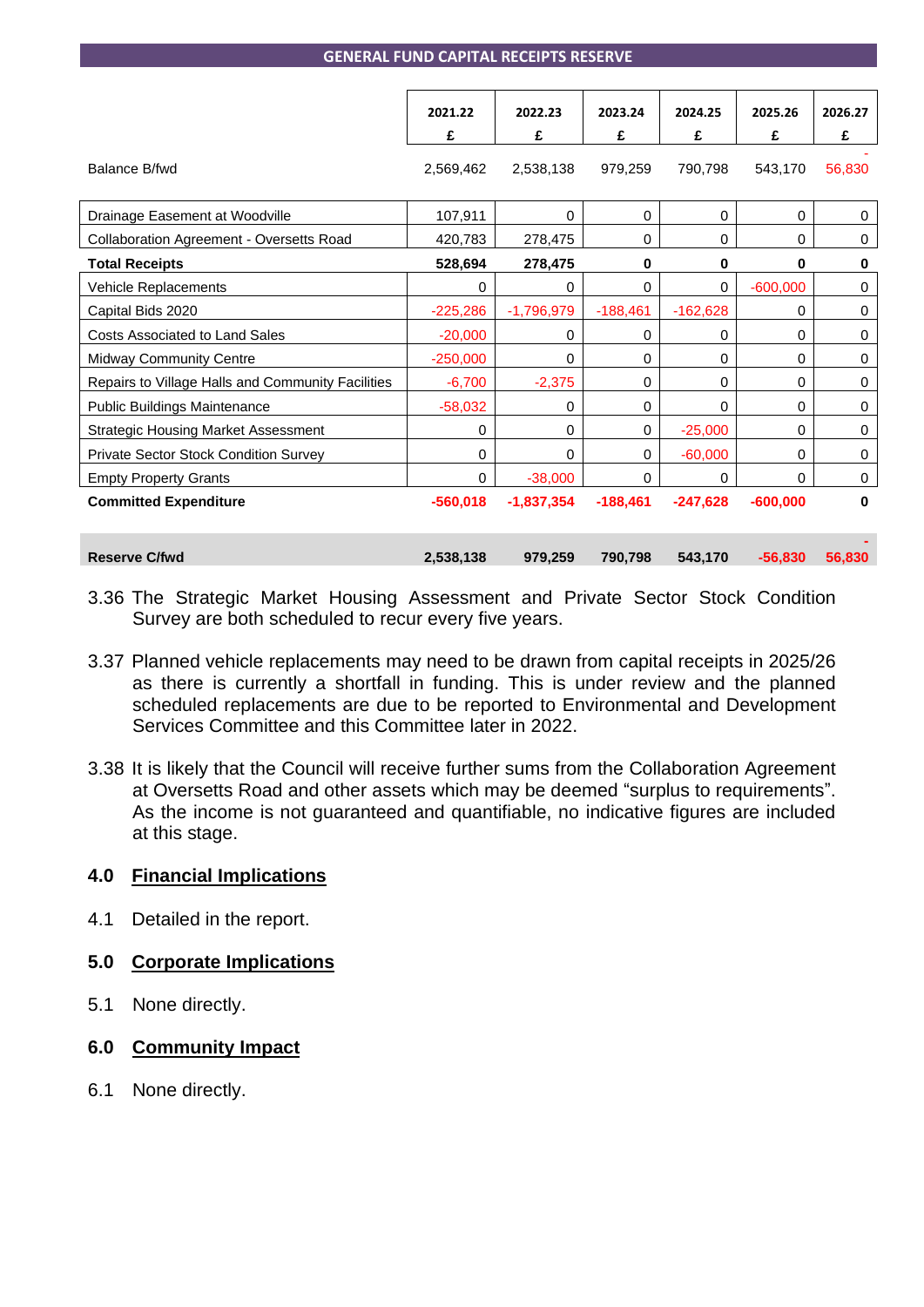# **COMMITTEE SUMMARY - CAPITAL MONITORING JANUARY 2022**

|                                                      |                    | <b>EXPENDITURE</b> |               |
|------------------------------------------------------|--------------------|--------------------|---------------|
|                                                      | <b>Actual</b><br>£ | <b>Budget</b><br>£ | Variance<br>£ |
| Major Improvements under Self-financing              | 2,251,707          | 2,383,000          | 131,293       |
| Major Disabled Facilities Grant (Council Houses MRA) | 186,187            | 300,000            | 113,813       |
| New Build - Lullington Road, Overseal                | 4,326              | 0                  | $-4,326$      |
| New Build - Orchard Street, Newhall                  | 0                  | 280,000            | 280,000       |
| Contribution to county wide stock modelling report   | 500                | 0                  | $-500$        |
| New Build - Acresford Road, Overseal                 | 230,411            | 225,030            | $-5,381$      |
| <b>HOUSING REVENUE ACCOUNT</b>                       | 2,673,131          | 3,188,030          | 514,899       |
| Disabled Facility Grants and other Works             | 257,798            | 664,293            | 406,495       |
| <b>Discretionary Top-up Grants</b>                   | 0                  | 100,000            | 100,000       |
| <b>Healthy Homes Project</b>                         | 38,325             | 50,000             | 11,675        |
| <b>Dedicated Mental Health Worker</b>                | 33,333             | 40,000             | 6,667         |
| <b>Additional Technical Officer</b>                  | 28,191             | 40,000             | 11,809        |
| <b>Empty Property Grants</b>                         | 0                  | 38,000             | 38,000        |
| <b>Relocation Grant</b>                              | 2,750              | 100,000            | 97,250        |
| Dementia Friendly Homes Grant                        | 0                  | 30,000             | 30,000        |
| <b>Domestic Violence Crisis Prevention</b>           | 54,167             | 65,000             | 10,833        |
| Hospital Discharge Grant                             | 34,150             | 30,000             | $-4,150$      |
| <b>Healthy Homes Assistance Fund</b>                 | 46,503             | 340,929            | 294,426       |
| <b>Pilot Schemes</b>                                 | 30,821             | 129,593            | 98,772        |
| <b>Capital One-off Projects</b>                      | 25,000             | 32,680             | 7,680         |
| Temporary Health & Housing Co-ordinator              | 0                  | 45,000             | 45,000        |
| Stay Active and Independent for Longer               | 29,416             | 60,000             | 30,584        |
| Temporary Public Health Officer                      | 32,799             | 45,000             | 12,201        |
| <b>Temporary Occupational Therapist</b>              | 0                  | 55,000             | 55,000        |
| <b>Fuel Poverty</b>                                  | 0                  | 50,000             | 50,000        |
| Property Flood Resilience Recovery Support Scheme    | 72,121             | 0                  | $-72,121$     |
| <b>Private Sector Housing</b>                        | 685,373            | 1,915,495          | 1,230,122     |
| Fly Tipping and Environmental Surveillance           | 13,571             | 25,323             | 11,752        |
| Green Homes Grant - Local Authority Delivery         | 245,324            | 774,550            | 529,226       |
| <b>Environmental Services</b>                        | 258,895            | 799,873            | 540,978       |
| <b>Community Partnership Scheme</b>                  | 25,000             | 264,853            | 239,853       |
| Melbourne Sports Park - Drainage Works               | 197,759            | 193,201            | $-4,558$      |
| Midway Community Centre Extension                    | 64,561             | 270,000            | 205,439       |
| Midway Community Centre - Pitches                    | 0                  | 0                  | 0             |
| <b>Oversetts Road Football Facility</b>              | 0                  | 1,188,159          | 1,188,159     |
| SuDS Improvements                                    | 5,368              | 20,000             | 14,632        |
| Paradise Garden, Swadlincote Town Centre             | 0                  | 30,000             | 30,000        |
| <b>Revitalising Rosliston Forestry Centre</b>        | 51,494             | 344,834            | 293,340       |
| <b>CCTV</b> in Swadlincote Town Centre               | 9,945              | 11,500             | 1,555         |
| Improvements to Play Areas                           | 1,915              | 153,965            | 152,050       |
| Extension to Marston on Dove Cemetery                | 0                  | 48,000             | 48,000        |
| Miners Memorial Project, Eureka Park                 | 15,090             | 185,000            | 169,910       |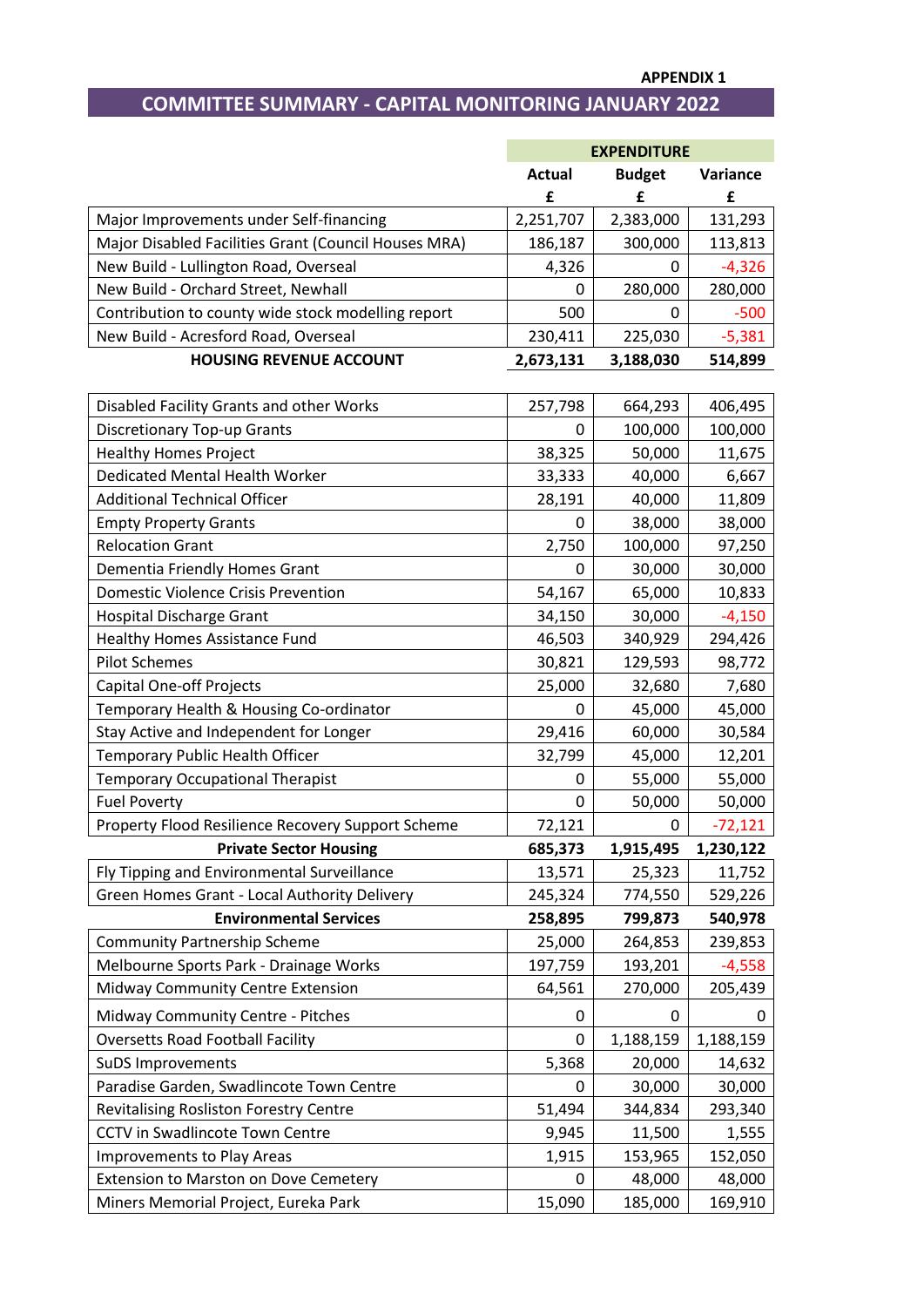| Urban Park at William Nadin Way                 | 105,284   | 840,619    | 735,335   |
|-------------------------------------------------|-----------|------------|-----------|
| <b>Improvements to Swadlincote Woodlands</b>    | 0         | 40,000     | 40,000    |
| Eureka Park Bowling Green Improvements          | 0         | 40,000     | 40,000    |
| <b>Community Services</b>                       | 476,415   | 3,630,131  | 3,153,716 |
| <b>Vehicle Replacements</b>                     | 205,440   | 673,568    | 468,128   |
| Public Building - Repairs & Renewals            | 0         | 278,000    | 278,000   |
| Repairs to Village Halls & Community Facilities | 0         | 6,700      | 6,700     |
| Civic Hub - Town Centre Regeneration            | 0         | 298,365    | 298,365   |
| <b>Oversetts Road Project</b>                   | 0         | O          |           |
| <b>IT Strategy</b>                              | 103,414   | 166,000    | 62,586    |
| Repairs to Melbourne Assembly Rooms             | 2,275     | 24,566     | 22,291    |
| <b>Purchase of Chamber Building</b>             | 15,634    | 11,519     | $-4,115$  |
| Drainage Easement at Woodville                  | ი         | O          |           |
| Demolition of Bank House and Car Park Creation  | 28,581    | 0          | $-28,581$ |
| <b>Assets</b>                                   | 355,343   | 1,458,718  | 1,103,375 |
| <b>GENERAL FUND</b>                             | 1,776,026 | 7,804,217  | 6,028,191 |
| TOTAL CAPITAL EXPENDITURE                       | 4,449,157 | 10,992,247 | 6,543,090 |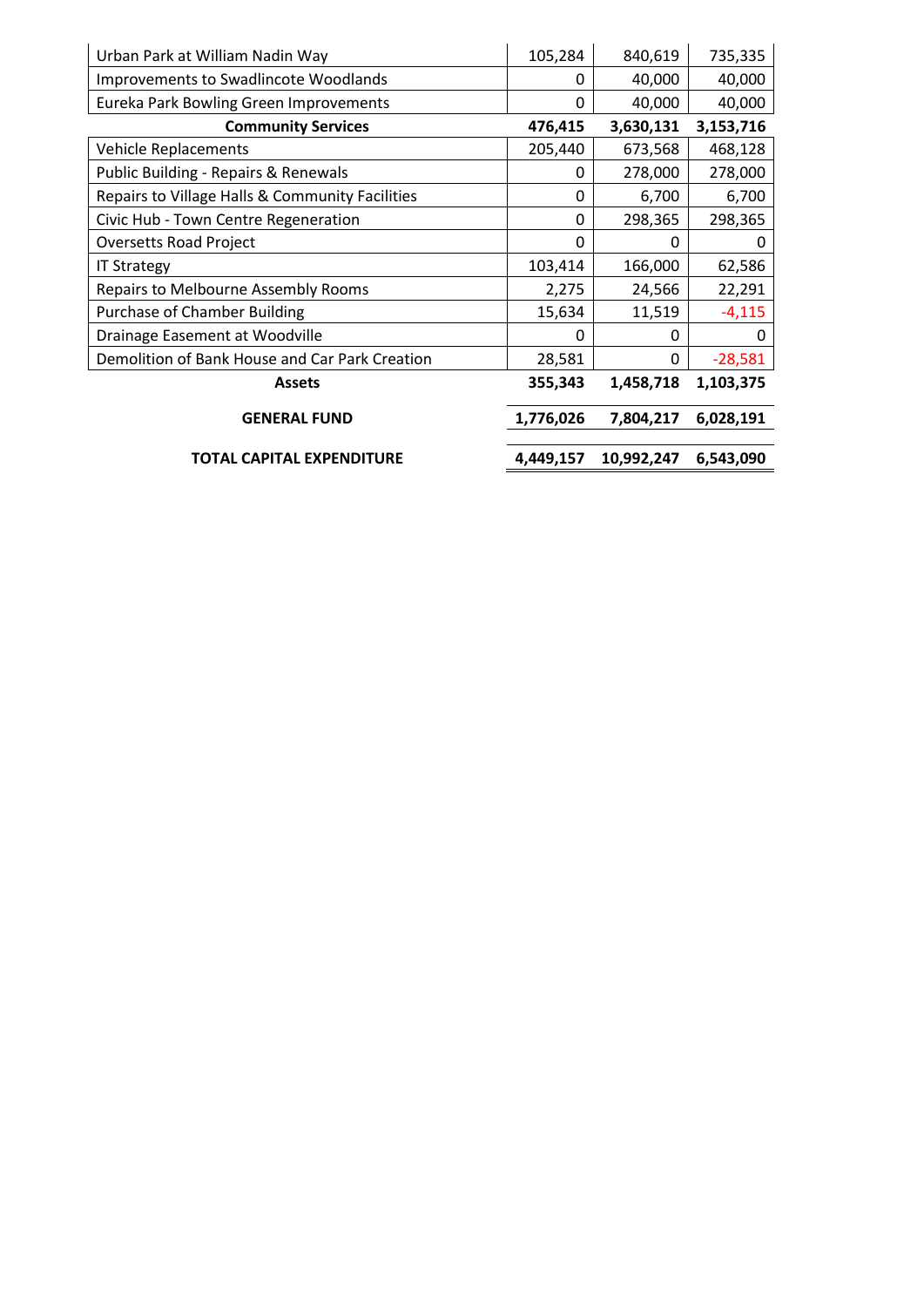#### **SECTION 106 FUNDING CURRENTLY AVAILABLE APPENDIX 2**

|           |                | <b>Cultural</b><br><b>Services</b> | <b>Affordable</b><br><b>Housing</b> | Property    | <b>SDDC</b><br><b>Unspecified</b> | <b>Spend Deadline</b>                              |                                                                                                                                                                       |
|-----------|----------------|------------------------------------|-------------------------------------|-------------|-----------------------------------|----------------------------------------------------|-----------------------------------------------------------------------------------------------------------------------------------------------------------------------|
|           |                | £                                  | £                                   | £           | £                                 |                                                    |                                                                                                                                                                       |
| 2006/1453 | Swadlincote    | 365                                |                                     |             |                                   | N/A                                                |                                                                                                                                                                       |
| 2007/0873 | Swadlincote    | 852                                |                                     |             |                                   | N/A                                                |                                                                                                                                                                       |
| 2010/0320 | Aston          | 932                                | 0                                   | 0           | 0                                 | N/A                                                | £932 remaining - £19.7k claimed by Aston PC towards<br>outdoor gym equipment in Aug-21.                                                                               |
| 2012/0568 | Aston          | 539,550                            | 0                                   | 0           | 0                                 | £267,431 -<br>28/02/2024 £272,119<br>- 02/02/2026  | 180k to Derby City for Chellaston Community Centre - 87k<br>is in discussion with Swarkestone / Elvaston Cricket Club                                                 |
| 2014/0232 | Aston          | 22,839                             | 0                                   | 0           | 0                                 | 06/04/2024                                         | Towards the provision of local outdoor recreational<br>facilities - Weston & Aston PC have project for RIA                                                            |
| 2016/0583 | Aston          | 15,733                             | 0                                   | 0           | 0                                 | 20/02/2024                                         | Towards local areas of play - Derby City taking lead on<br>spend                                                                                                      |
| 2016/0870 | Aston          | 9,660                              | 0                                   | $\mathbf 0$ | $\Omega$                          | £4,775 - 26/06/2024<br>£4,885 - 21/11/2024         | Towards provision of outdoor sports facilities at Aston<br>recreation Ground - Aston PC claimed £5.3k in Oct-21<br>towards disabled access at Aston recreation centre |
| 2016/0898 | Aston          | 14,886                             | 0                                   | $\mathbf 0$ | 0                                 | 05/07/2023                                         | Towards permitting public access to social and community<br>facilities - Weston & Aston PC have project for RIA                                                       |
| 2017/0416 | Church Gresley | 24,979                             | 0                                   | 0           | $\mathbf{0}$                      | N/A                                                | £12k towards play equipment at Maurice Lea Memorial<br>Park, £7k towards Woodhouse Recreation Ground, £4k<br>towards Greenbank Leisure Centre                         |
| 2012/0743 | Church Gresley | 214,779                            |                                     | 77,921      | 0                                 | £135,922 -<br>20/11/2022 £156,778<br>$-30/08/2024$ | £212k towards Urban Park Project, £77.9k Green Bank                                                                                                                   |
| 2012/0743 | Church Gresley |                                    | 152,773                             |             | 0                                 | N/A                                                | Towards Cadley Hill affordable housing                                                                                                                                |
| 2013/1040 | Etwall         | 45,097                             | 0                                   | $\mathbf 0$ | $\Omega$                          | £28,688 - 22/02/2022<br>£16,409 - 14/03/2023       | £45k remaining to be claimed by JPS for tennis<br>courts/MUGA - spend approved at JMC, JPS in process of<br>claiming                                                  |
| 2014/0562 | Etwall         | 124,176                            | 0                                   | $\mathbf 0$ | $\Omega$                          | £60,386 - 06/11/2024<br>£63,790 - 21/10/2026       | Towards increasing the capacity of Etwall Leisure Centre -<br>£60k to be claimed by JPS for tennis courts/MUGA - spend<br>approved at JMC                             |
| 2014/1136 | Etwall         | 298,452                            | 0                                   |             | 0                                 | £201,668 -<br>01/06/2024 £96,784 -<br>19/06/2025   | Towards improvements at Etwall Leisure Centre. £298k to<br>be claimed by JPS towards tennis courts/MUGA - spend<br>approved at JMC                                    |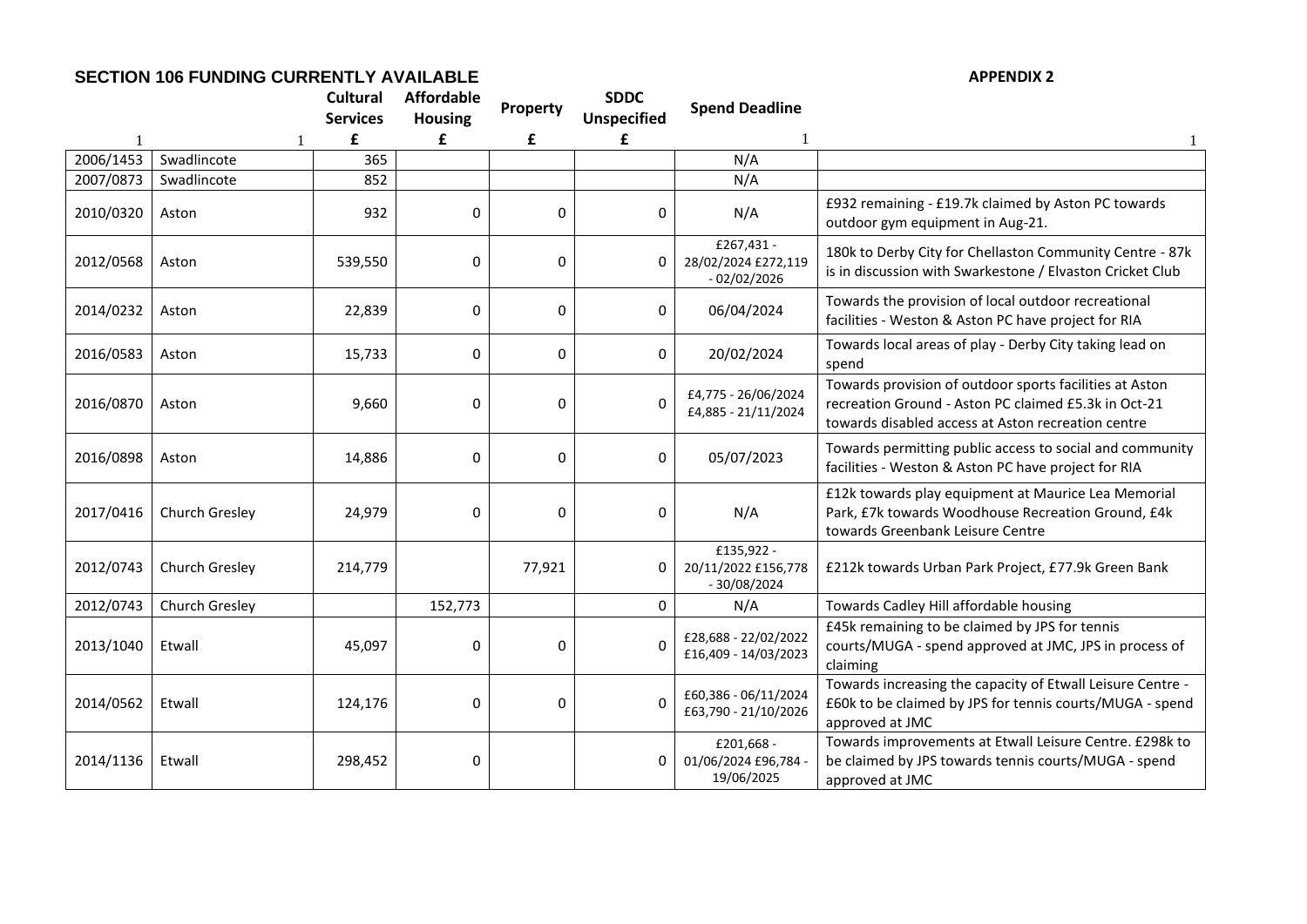| 2015/0768 | Etwall                     | 240,637 |           | 0        | $\Omega$  | £98,440 - 14/02/2023<br>£47,686 - 28/09/2025<br>£94,511 - 27/07/2026 | £188k towards Newhouse Farm Community Centre £52k<br>towards group exercise and swimming provision at Etwall<br>LC.                        |
|-----------|----------------------------|---------|-----------|----------|-----------|----------------------------------------------------------------------|--------------------------------------------------------------------------------------------------------------------------------------------|
| 2015/0768 | Etwall                     |         | 1,071,180 | 0        | 0         | 09/08/2024                                                           | Towards housing within the Derby fringe                                                                                                    |
| 2015/0768 | Etwall                     |         | 1,071,180 | 0        | 0         | 20/10/2025                                                           | Towards housing within the Derby fringe                                                                                                    |
| 2015/0768 | Etwall                     |         | 1,103,640 | 0        | $\pmb{0}$ | 27/07/2026                                                           | Towards housing within the Derby fringe                                                                                                    |
| 2017/0349 | Etwall                     | 75,648  |           | 0        | 370,682   | 28/09/2025                                                           | £75k Potentially towards a sporting hub - discussions<br>ongoing, £370.6k towards travel plan.                                             |
| 2017/0349 | Etwall                     |         | 1,580,131 |          |           | 05/01/2027                                                           | Affordable housing within the administrative area of the<br>Council (Northwest fringe)                                                     |
| 2017/1293 | Hilton                     | 1,132   | 0         | $\Omega$ | $\Omega$  | 04/10/2024                                                           | Towards the provision of native hedgerow planting as<br>mitigation for the loss of hedgerow to be caused as a<br>result of the Development |
| 2013/1044 | Hilton                     | 214,103 | 0         | 0        | 0         | £55,425 - 21/06/2023<br>£158,677 -<br>30/06/2026                     | Hilton PC taking lead - £55k towards Scout Hut                                                                                             |
| 2014/0948 | Linton                     | 187,415 | 0         | 0        | 0         | 04/12/2025                                                           | Towards outdoor Recreational facilities & improvement of<br>off-site open space at Rosliston Forestry Centre                               |
| 2015/0426 | Linton                     | 20,946  | 0         | 0        | 0         | 21/11/2024                                                           | Badgers Hollow Recreation Ground - towards provision<br>and or improvement of youth facilities - Linton PC<br>obtaining quotes             |
| 2015/0723 | Linton                     | 71,655  | 0         | 0        | $\pmb{0}$ | 14/08/2024                                                           | Towards enhancements to RFC visitor centre, RFC play<br>equipment and sports pitches at Strawberry Lane                                    |
| 2014/1141 | Melbourne                  | 15,326  | 0         | 0        | $\Omega$  | £7,644 - 01/11/2028<br>£7,682 - 08/02/2029                           | Towards Kings Newton Bowls Club                                                                                                            |
| 2016/0094 | Midway                     | 26,256  | 0         | 0        | 0         | 19/10/2025                                                           | Towards Eureka Park, Miner's memorial and Swadlincote<br>Town Hall improvements                                                            |
| 2011/0952 | Newhall and Stanton        | 15,708  | 0         | 0        | 0         | 05/05/2022                                                           | Included within the "Improvements to play areas" project<br>at Newhall Park - SDDC currently retrieving quotes                             |
| 2014/0222 | <b>Newhall and Stanton</b> | 16,892  | 0         | 0        | $\Omega$  | £8,398 - 01/09/2022<br>£8,494 - 03/04/2023                           | Included within the "Improvements to play areas" project<br>at Newhall Park                                                                |
| 2014/0888 | <b>Newhall and Stanton</b> | 570,000 | 0         | 0        | 0         | 15/03/2025                                                           | Towards Oversetts Road Football Facility                                                                                                   |
| 2015/0396 | Newhall and Stanton        | 13,815  | 0         | 0        | $\Omega$  | 04/09/2024                                                           | Towards Oversetts Road Football Facility                                                                                                   |
| 2017/0667 | Newhall and Stanton        | 118,428 |           | 0        | $\Omega$  | £42,246 - 02/02/2026<br>£76,182 - 02/02/2028                         | £76k Towards Urban Park project, £42k towards works to<br>swimming pool at Green Bank                                                      |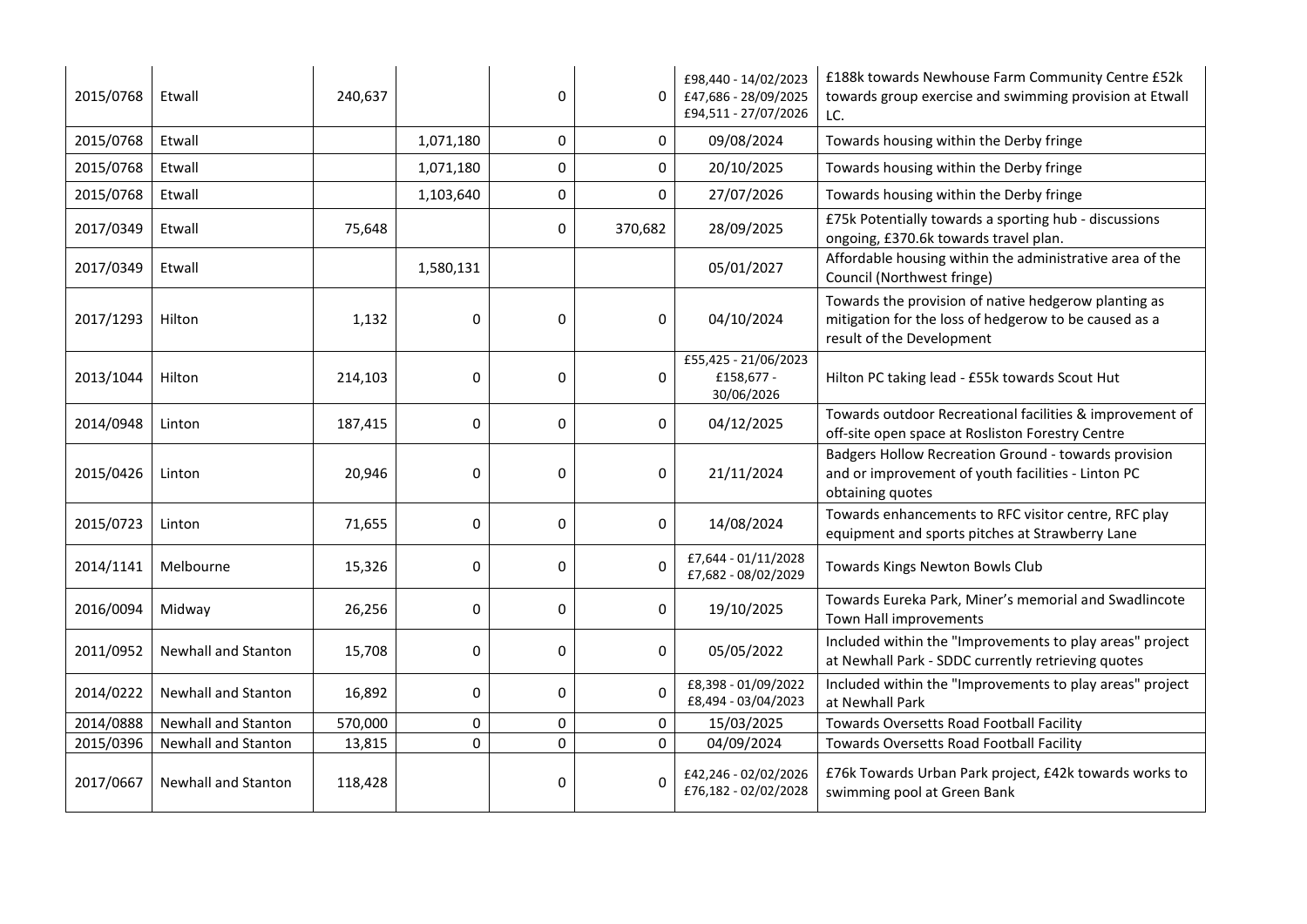| 2017/0667 | <b>Newhall and Stanton</b> |          | 62,359  | 0 | 0        | 16/11/2025                                   | Towards the provision of affordable housing on the<br>Swadlincote South fringe                                                                  |
|-----------|----------------------------|----------|---------|---|----------|----------------------------------------------|-------------------------------------------------------------------------------------------------------------------------------------------------|
| 2017/0667 | <b>Newhall and Stanton</b> |          | 124,803 | 0 | 0        | 02/02/2026                                   | Towards the provision of affordable housing on the<br>Swadlincote South fringe                                                                  |
| 2017/0667 | Newhall and Stanton        |          | 64,187  | 0 | 0        | 31/08/2026                                   | Towards the provision of affordable housing on the<br>Swadlincote South fringe                                                                  |
| 2016/1118 | Repton                     | 34,767   | 0       | 0 |          | £17,277 - 02/03/2026<br>£17,490 - 13/07/2026 | £12.4k Towards extension of Repton Village Hall, £22.3k<br>towards improvements to Broomfield Playing Fields                                    |
| 2013/0643 | Repton                     | 0        | 497,916 | 0 | 0        | 22/12/2026                                   | Towards Provision, improvement, maintenance or<br>management of affordable housing within the Repton<br>Ward                                    |
| 2014/0431 | <b>Seales</b>              | 6,200    | 0       | 0 | $\Omega$ | 30/06/2022                                   | Towards Salts Meadow and Swadlincote Woodlands Glade<br>Creation in March 2022.                                                                 |
| 2015/0029 | Seales                     | 26,368   | 0       | 0 |          | £12,904 - 25/03/2026<br>£13,464 - 01/10/2026 | Towards the changeroom at Overseal Rec                                                                                                          |
| 2017/0819 | Seales                     | 5,635    | 0       | 0 | $\Omega$ | 28/02/2023                                   | Towards improving existing changing rooms at Overseal<br>Recreation Ground. Currently speaking with Overseal PC                                 |
| 2011/0006 | Swadlincote                | 30,340   | 0       | 0 | 0        | 08/11/2023                                   | Towards provision of play space - Including within the<br>"Improvements to play areas" project                                                  |
| 2019/1183 | Swadlincote                | $\Omega$ | 0       | 0 | 14,208   | N/A                                          | Towards the CCG and improvements at Swadlincote<br>Surgery                                                                                      |
| 2011/0329 | Swadlincote                | 19,386   | 0       | 0 | 0        | 29/03/2024                                   | Towards the provision of local open space facilities -<br>Including within the "Improvements to play areas" project                             |
| 2013/0818 | Swadlincote                | 59,497   | 0       | 0 | 0        | 20/03/2024                                   | Towards purchasing and maintaining off-site open space -<br>Urban Park project (spend deadline changed from<br>20/03/22                         |
| 2014/0300 | Swadlincote                | 25,858   | 0       | 0 | 0        | 22/10/2024                                   | Towards renovation of multi-use games area at Maurice<br>Lea Memorial Park                                                                      |
| 2006/0885 | Willington and Findern     | 19,950   | 0       | 0 | 100,000  | 11/10/2023                                   | £19.9k towards enhancing open space/recreation<br>facilities, £100k towards improvement to the culverts on<br>and bridges over Willington Brook |
| 2011/0292 | Willington and Findern     | 41,007   | 0       | 0 | 0        | N/A                                          | Towards Twyford Pavilion - £5.8k paid to Willington Parish<br>for tennis courts in Dec-21                                                       |
| 2012/0586 | Woodville                  | 11,918   | 0       | 0 | 0        | N/A                                          | Towards the provision of Open Space                                                                                                             |